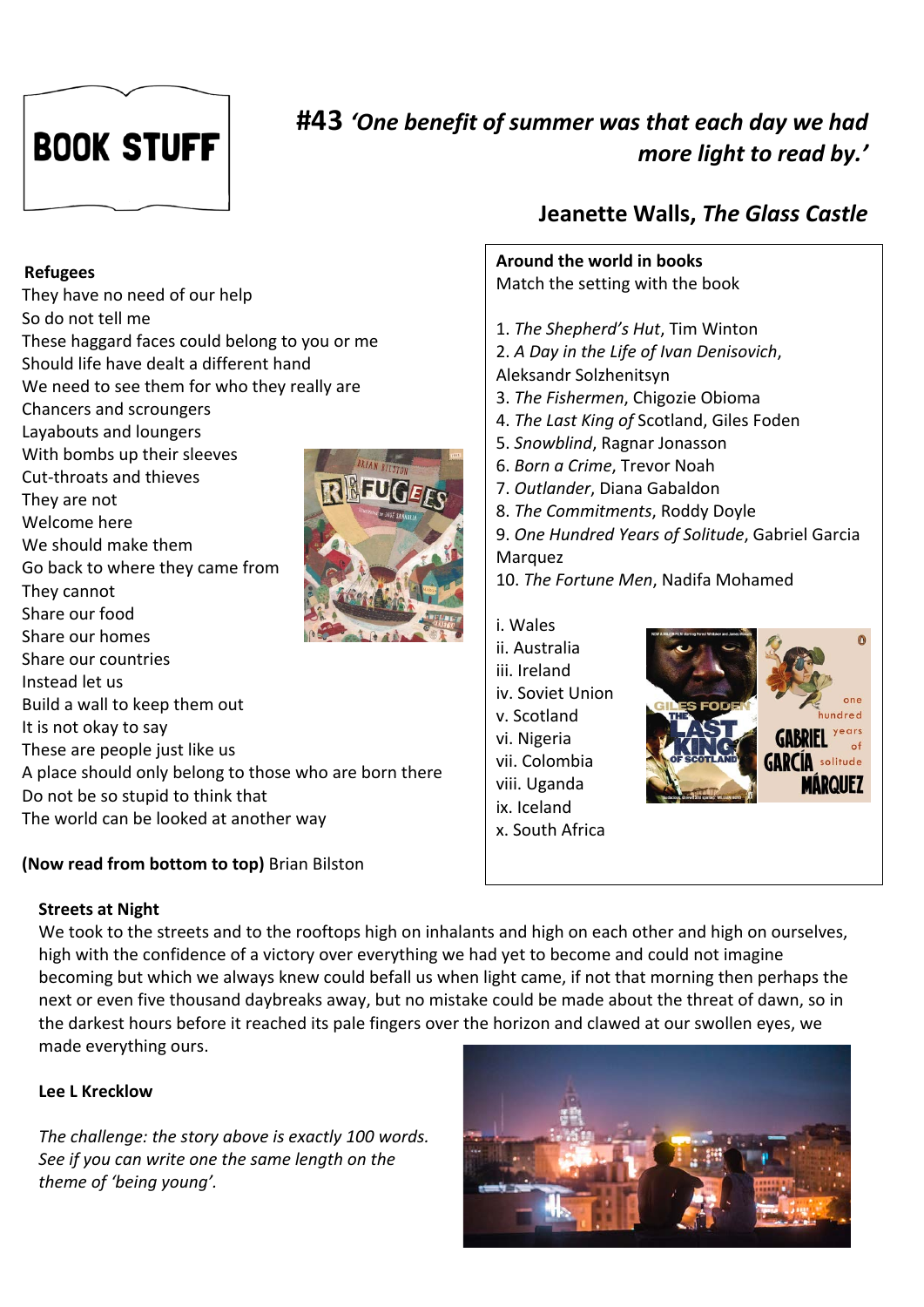#### **First lines**

Match these openings with the books they come from

- 11. The sweat wis lashing oafay Sick Boy; he wis trembling.
- 12. 124 was spiteful. Full of a baby's venom.
- 13. As Gregor Samsa awoke one morning from uneasy dreams he found himself transformed in his bed into a gigantic insect.
- 14. All children, except one, grow up.
- 15. We were somewhere around Barstow on the edge of the desert when the drugs began to take hold.
- 16. It was a bright cold day in April, and the clocks were striking thirteen.
- 17. You don't know about me without you have read a book by the name of The Adventures of Tom Sawyer, but that ain't no matter.
- 18. It was a pleasure to burn.
- 19. The past is a foreign country. They do things differently there.
- 20. It was the day my grandmother exploded.

#### **Bank error in your favour**

When Richard went to the ATM he got a very pleasant surprise. He requested £100 with a receipt. What he got was £10,000 with a receipt – for £100.

When he got home, he checked his account online and found that, sure enough, his account had been debited by only £100. He put the money in a safe place, fully expecting the bank swiftly to spot the mistake and ask for it back. But the weeks passed and nobody called.

After two months, Richard concluded that no one was going to ask for the money. So he headed off to the BMW dealership with a hefty down-payment in his pocket.

On the way, however, he did feel a strange twinge of guilt. Wasn't this stealing? He quickly managed to convince himself it was no such thing. He had not deliberately taken the money, it had just been given to him. And he hadn't take it from anyone else, so no one had been robbed. As for the bank, this was a drop in the ocean for them, and anyway, they would be insured against such eventualities. And it was their fault they had lost the money – they should have a safer system. No, this wasn't theft. It was just the biggest stroke of luck he had ever had.

Do you agree?

From Julian Baggini, *The Pig that Wants to be Eaten and 99 Other Thought Experiments*





#### **NSWERS ANSWERS** Answers ם ਦ ਲਾ≔ ਜ<br>ਸ਼ਿਲਾਂ ਬਾਂ ਦਾ<br>ਸ਼ੁਲਾਂ ਦਾ ਜ ي: ≥ ج چ ّ × × > ≡ چَ<br>4. vi wi 4. vi 9. vi 9. vi 10. i







www.giveabook.org.uk www.prisonreadinggroups.org.uk